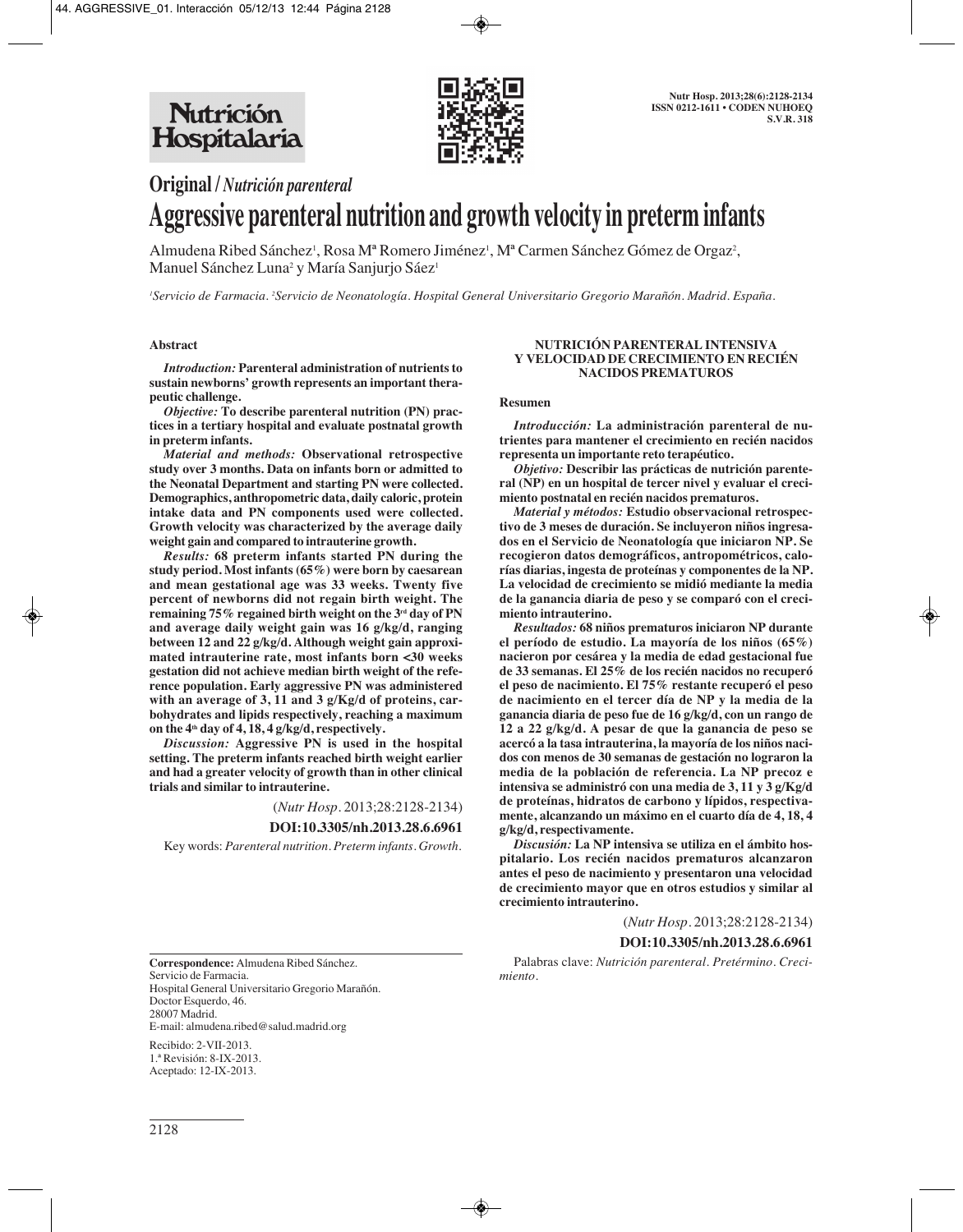## **Abbreviations**

ELBW: Extremely low body weight. ESPEN: European Society for Clinical Nutrition and Metabolism. HC: head circumference. LBW: low body weight.

PI: preterm infant.

PN: parenteral nutrition.

## **Introduction**

There is an increasing rate of prematurity in developed countries due to the use of assisted reproductive technology. The advances in perinatal care allow neonatal survival of increasingly immature infants<sup>1</sup>. According to the Spanish National Statistics Institute, prematurity rates vary between 6 and 7%, 1 to 2% are infants with a gestational age below 32 weeks and about 1% newborns weighing less than  $1,500$  g<sup>2</sup>.

Newborn infants differ from adults in that their food intake must provide sufficient nutrients not only for maintenance of body tissues but also for growth. Based on body weight, the energy and nutrient requirements of newborns are higher than in older patients. A preterm infant (PI) has an extremely low body store of nutrients and sufficient reserve to survive only four days of starvation<sup>3</sup>. The gastrointestinal tract, muscular and neurological immaturity and necrotising enterocolitis are a variety of reasons for premature infants requiring immediate parenteral nutrition (PN). Moreover, premature infants born early in the third trimester of pregnancy suffer growth restriction due to lack of supply of intrauterine nutrients<sup>46</sup>. The ability to provide sufficient nutrients parenterally to sustain growth in infants, especially less than 32 weeks gestational age infants, represents a challenge and one of the important therapeutic advances in paediatrics over the last three decades<sup>3</sup>.

The history of neonatal feeding practices has undergone many modifications. Following the past nutritional recommendations, such as total fasting, little growth observed7 . Current scientific evidence highlights the importance of supplementing the premature infant with sufficient nutrients not only to improve survival, growth and neurological development, but also to secure future health and quality of life<sup>8-10</sup>.

In 1948, Dancis et al published growth curves derived from 100 preterm infants with birth weights ranging from 1,000 to 2,500  $g<sup>11</sup>$ . Those curves are still widely used today, despite major changes in many aspects of neonatal care, including nutritional support. More recent trials have described postnatal weight changes in surviving PI and the growth rates for low body weight (LBW) infants exceeding those predicted by Dancis curves<sup>12-17</sup>. The American Academy of Paediatrics Committee on Nutrition goal is to provide nutrient intake permitting "a rate of postnatal growth and the composition of weight gain to approximate that of a

normal foetus of the same postnatal age". Achievement of postnatal growth at a rate approximating that of the third trimester of intrauterine life is considered the best means of facilitating later growth and development with the aid of growth charts and child growth assessment<sup>18,19</sup>.

# **Objectives**

The primary objective was to describe postnatal weight gain in response to current nutrition practice in different birth weight infants receiving PN in a hospital setting and to observe if intrauterine growth was achieved. Secondary objectives were to describe current nutritional practices, determine if the established protocol created by the Neonatal and Pharmacy Department is followed and compare them to the American Academy of Paediatrics Committee recommendations.

# **Material and methods**

We performed a retrospective cohort study. Data were collected on infants born in or admitted to the Neonatal Department and starting parenteral nutrition between december 2011 and february 2012. PI with PN lasting less than 3 days were excluded from the study. Data for each eligible infant were retrospectively collected: gender, birth, gestational age, hospitalization diagnosis, days with PN, PN start day, daily weight, length and head circumference from the regime period, blood levels of sodium, potassium, chloride, calcium, glucose, bilirrubin, haemoglobin during PN, PN composition (proteins, lipids and carbohydrates) on the  $1$ <sup>st</sup> and  $4$ <sup>th</sup> day and maximum rate, the quality of the components used in the PN preparation and use of a standard starter solution. Gestational age was based on best obstetrical estimation; weight was performed by nurses as routine clinical practice with digital electronic scales (reading to at least the nearest 10g). Head circumference was determined by applying a paper measurement tape firmly around the head above the supraorbital ridges and over the part of the occipital that gave the maximum circumference. Recumbent length was measured with paper measurement tape. The starter solution contained 52.5ml comprised of 1.5g of amino acids and 3.75g of glucose, with a total calorie input of 21kcal, prepared twice weekly at the Pharmacy Department following the European Society for Clinical Nutrition and Metabolism (ESPEN) recommendations and stored in the Neonatal Department. This was used whenever a newborn could not receive individualized parenteral nutrition in the first hours of life, therefore mainly in births in the evenings and weekends. PN is prepared with Primene® containing in 1L 100g of amino acids, taurine 0.6g, tyrosine 0.45 g and cysteine 1.89 g, clinoleic 20% as a lipid emulsion and glucose at different concentrations to adjust the volume required in every patient.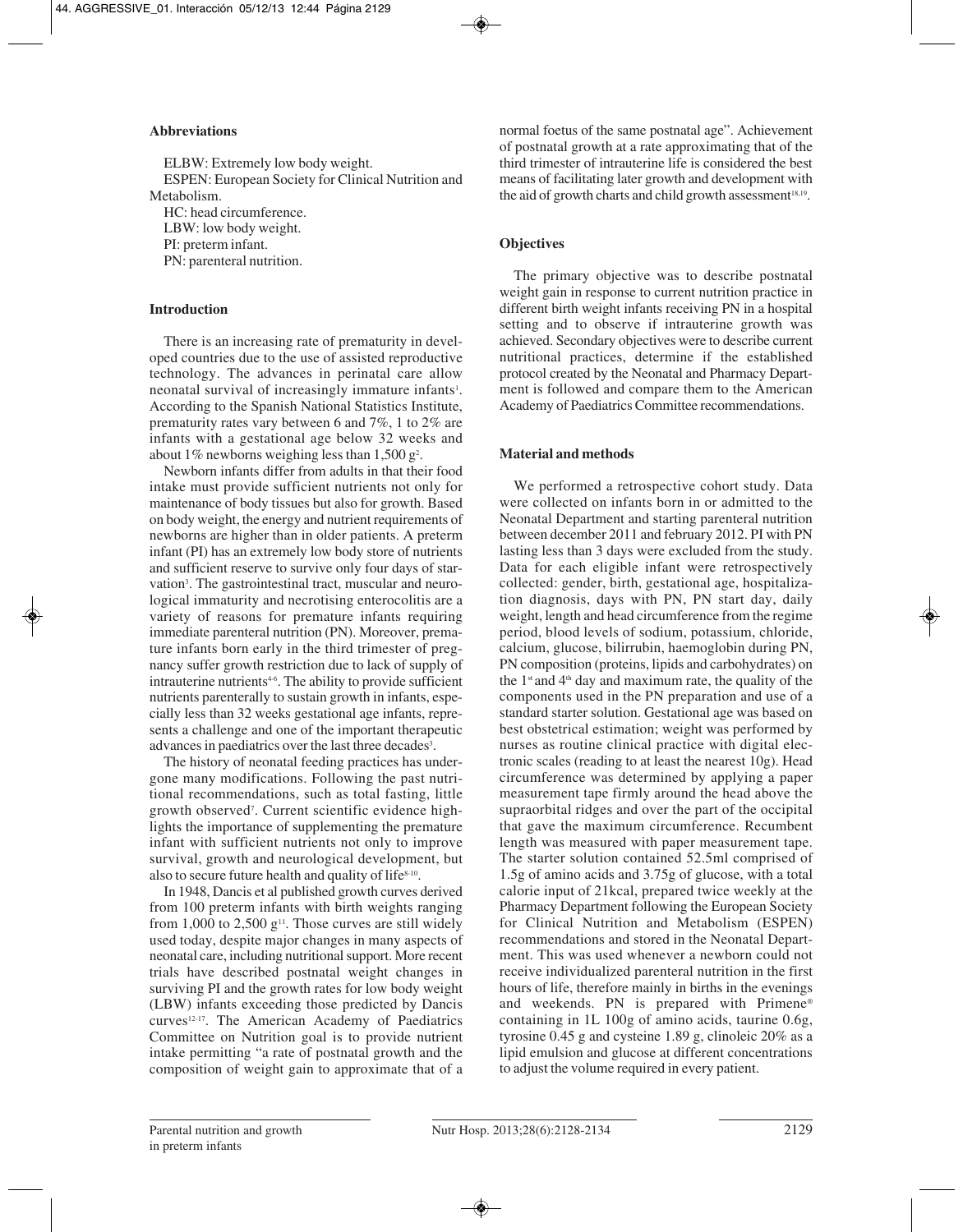Daily caloric and protein intake data were based on pharmacy prescriptions and collected from the parenteral nutrition compounding program (Medical One Parenteral®) used at the Pharmacy Department to prepare PN. Demographics and serial anthropometric data were collected from the electronic and paper clinical record. In the statistical analysis, for each variable: the mean, standard deviation and range was obtained using Excel® and SPSS (vs. 15).

Excepting the starter solution, individualized PN was prescribed daily by neonatologists depending on infant metabolic picture and medical criteria, validated by pharmacists and prepared by nurses at the Pharmacy Department following good manufacturing practices. PN composition was compared with the American Academy of Paediatrics Committee recommendations and the existing protocol in the Neonatal unit as to its content of glucose, amino acids and lipids<sup>20</sup>.

Due to the heterogeneity in pathophysiology and the differing maturity of patients, it was necessary to classify preterm infants according to birth weight, stratified by 1000g birth weight intervals: >2,000 g, 2,000-1,000 g and <1000 g (Extremely low body weight, ELBW).

The average daily increments for body weight (g/d and g/kg/d) characterized the velocity of growth and were computed for the period between the parenteral nutrition start and end and compared to intrauterine growth normal rate. To assess preterm infants' postnatal growth, a growth curve was developed. To show the trend in the change of weight, 30 days on PN are shown assuming the last days are represented by fewer infants. Finally, growth velocity was compared with data reported by NICHD Growth Observational Study population<sup>21</sup>. The average increment for length in this period was also reported.

The study was approved by the Hospital Ethics Committee.

## **Results**

Sixty eight preterm infants started PN during the study period. Characteristics of the entire study population stratified by 1000g birth weight intervals are displayed in table I. The majority of infants (65%) were born by caesarean. Seventy percent of principal hospitalization diagnosis was prematurity which explains the use of PN. Mean gestational age was 33 weeks.

Anthropometric measurements during the study period and the infants' velocity of growth are displayed in table II. Seventy five percent of patients regained birth weight on the  $3<sup>rd</sup>$  day of PN and the average daily weight gain was 16 g/kg/d, variable across 1,000 gbirth weight intervals, ranging between 12 and 22 g/kg/d. According to The American Academy of Paediatrics, normal intrauterine growth rate is 15  $g/kg/day<sup>20</sup>$ , therefore, intrauterine growth was achieved in newborns with  $\langle 1,000 \rangle$  g and  $\langle 2,000 \rangle$  g birth weight. Curves plotting growth velocity versus days on PN for each 1000g birth weight stratum in this population are shown in figure 1. Growth in length averaged 0.9 cm/week and 0.2 cm/week in Head Circumference

| <b>Table I</b><br>Nutritional and demographic characteristics                                   |                                            |                          |                             |                                                                                               |                                        |                                              |  |  |
|-------------------------------------------------------------------------------------------------|--------------------------------------------|--------------------------|-----------------------------|-----------------------------------------------------------------------------------------------|----------------------------------------|----------------------------------------------|--|--|
|                                                                                                 | <i>Gestational</i><br>age<br>(weeks) (SD)  | Caesarean<br><b>Born</b> | Gender<br>(% male)          | Principal<br>hospitalization<br>diagnosis                                                     | Days in<br>PN(SD)                      | Day neonates<br>regained birth<br>weight(SD) |  |  |
| $<$ 1000 g (n = 14)<br>1000-2000 g $(n = 30)$<br>$>2000 \text{ g}$ (n = 24)<br>TOTAL $(n = 68)$ | 26(2.1)<br>31(2.6)<br>37 (2.3)<br>33 (4.9) | 72%<br>67%<br>58%<br>65% | 50%<br>$47\%$<br>33%<br>43% | Prematurity (83%)<br>Prematurity (80%)<br>Congenital heart disease (29%)<br>Prematurity (67%) | 48 (24)<br>13 (13)<br>14(17)<br>20(22) | 4.3(4.0)<br>5.5(6.1)<br>$\Omega$<br>3.3(7.2) |  |  |

SD: standard deviation.

**Table II**

| Anthropometric characteristics before and after PN and velocity of growth |                      |                          |                    |                     |                         |                    |                        |                         |                    |  |
|---------------------------------------------------------------------------|----------------------|--------------------------|--------------------|---------------------|-------------------------|--------------------|------------------------|-------------------------|--------------------|--|
|                                                                           | <b>Before PN</b>     |                          |                    |                     | After PN                |                    |                        | Velocity of growth      |                    |  |
|                                                                           | Length<br>cm(SD)     | Weight<br>g(SD)          | HС<br>cm(SD)       | Length<br>cm(SD)    | Weight<br>g(SD)         | HС<br>cm(SD)       | Length gain<br>(cm/wk) | Weight gain<br>(g/kg/d) | HC gain<br>(cm/wk) |  |
| $1000 g (n = 14)$                                                         | 33(3.5)              | 810 (117)                | 23(1.4)            | 42 (7.5)            | 1419 (327)              | 26(5.0)            | 1.4                    | 15                      | 0.4                |  |
| 1000-2000 g (n = 30)                                                      | 41 (3.9)             | 1545 (338)               | 29(1.9)            | 42(2.7)             | 1653(305)               | 29(2.0)            | 0.6                    | 12                      |                    |  |
| $>2000 \text{ g}$ (n = 24)<br><b>TOTAL</b>                                | 49 (3.0)<br>43 (6.8) | 3071 (529)<br>1932 (971) | 34(1.4)<br>30(4.6) | 51 (3.8)<br>45(5.4) | 3356 (701)<br>2249(815) | 35(1.0)<br>30(4.1) | 1.0                    | 22                      | 0.5                |  |

SD: standard deviation

PN: Parenteral Nutrition

HC : Head Circumference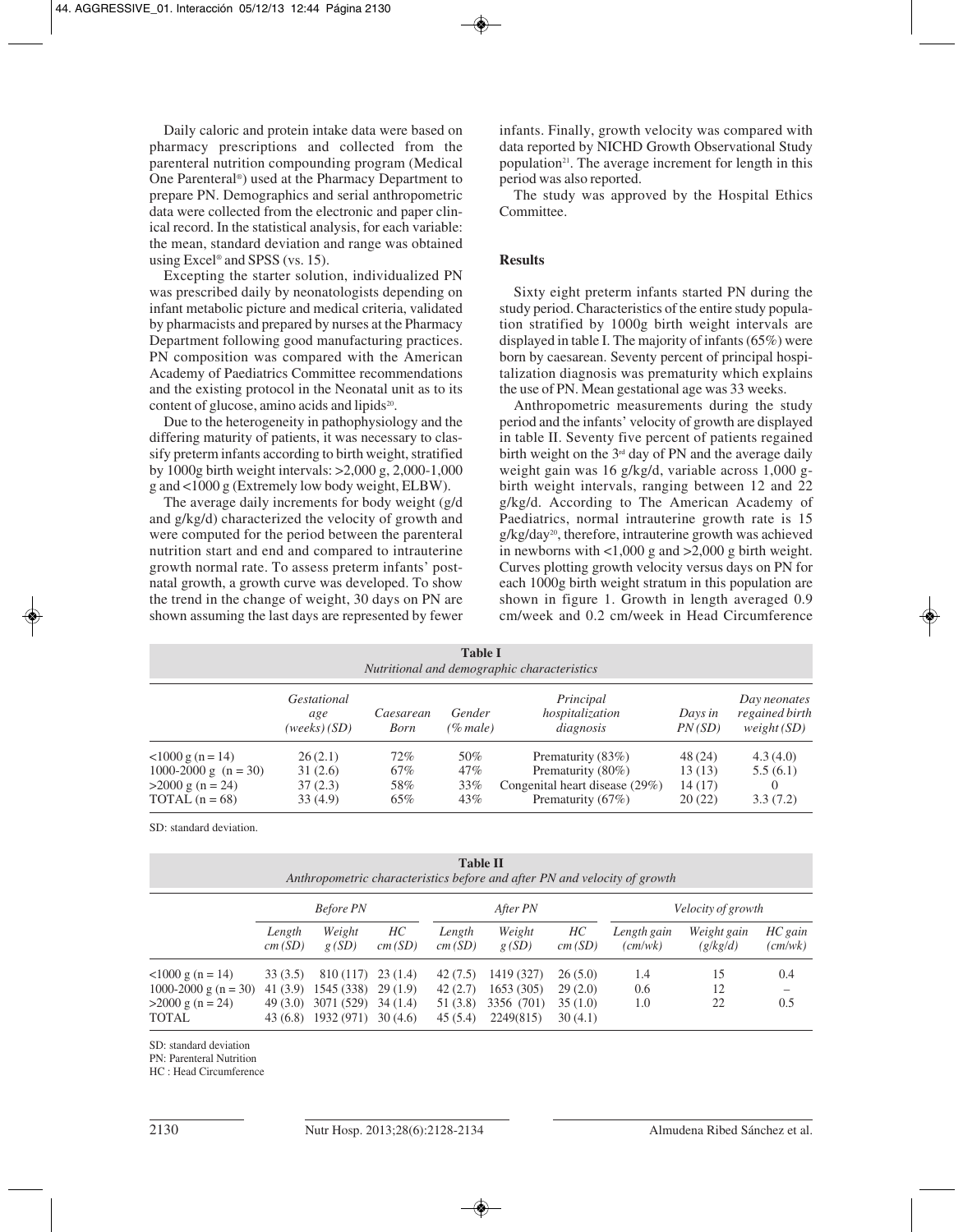

(HC). Using Rho Spearman nonparametric correlations, positive correlations between weight, height and length were demonstrated at the start and end of the study, indicating that infants who tended to fast ?growth in one measure also tended to fast growth in the others. Unlike NICHD infants, neonates weighing more than 2000g did not experience the initial weight loss after birth, neonates from 1000 to 2000g regained birth weight earlier. Finally, ELBW neonates also regained the birth weight faster and had a higher growth rate<sup>21</sup>.

PN composition on the  $1<sup>st</sup>$ ,  $4<sup>th</sup>$  day and maximum dosages are described in table III as well as the hospital protocol and the American Academy of Paediatrics Committee's recommendations. The established neonatal protocol is generally well followed at the hospital as can be deduced from the nutrition contributions described on day 1, 4 and the average maximun rate used. The upper limit dose of nutrients currently used exceeded the established protocol of every nutrient as well as the American recommendations concerning glucose dosage. Average individualized PN start day was the first day after birth. All PI less than 2,000 g started PN in the first hours of life, at overall rates of 2.4 and 1.3 g/kg/d of proteins and lipids. Sixty eight percent used the starter solution prepared at the Pharmacy Department at a rate of 2 solutions per kg per day (105 ml, 3 g and 7.5 g/kg/d of volume, aminoacids and glucose respectively) and an average duration of 1.6 days. Eighty five percent of infants weighing more than 2,000 g started PN before the first 48 hours of life.

Blood levels were on range before and after PN with a significant decrease in glucose from 113 to 87.5 mg/dl and haemoglobin from 16.4 to 14.4 g/dl.

# **Discussion**

The increasing survival of low birth weight infants is still currently a challenge for the full medical team. As reported by Dancis et al "the chief variable in determining the weight curve of a premature infant is the feeding policy"11. The clinical interpretation of growth

| <b>Table III</b><br>Daily intakes and nutrients' recommendations |                                  |                                   |                                  |                |                                    |                                                                                      |  |
|------------------------------------------------------------------|----------------------------------|-----------------------------------|----------------------------------|----------------|------------------------------------|--------------------------------------------------------------------------------------|--|
|                                                                  | $I^{st}$<br>day(SD)              | $4th$ day<br>(SD)                 | <i>Maximum</i><br>(SD)           | Upper<br>Limit | Established<br>hospital protocol   | American Academy of<br><b>Paediatrics Committee</b><br>recommendations <sup>20</sup> |  |
| Aminoacids g/kg/d<br>Glucose $g/kg/d$<br>Lipids $g/kg/d$         | 2.4(0.5)<br>7.8(4.3)<br>1.3(1.0) | 2.8(1.0)<br>9.2(10.1)<br>2.2(1.5) | 3(0.8)<br>10.9(10.6)<br>2.7(1.4) | 4<br>18        | $2.5 - 3.5$<br>$6-12$<br>$0.5 - 3$ | $2 - 4$<br>$4 - 16$<br>$3-4$                                                         |  |

SD: standard deviation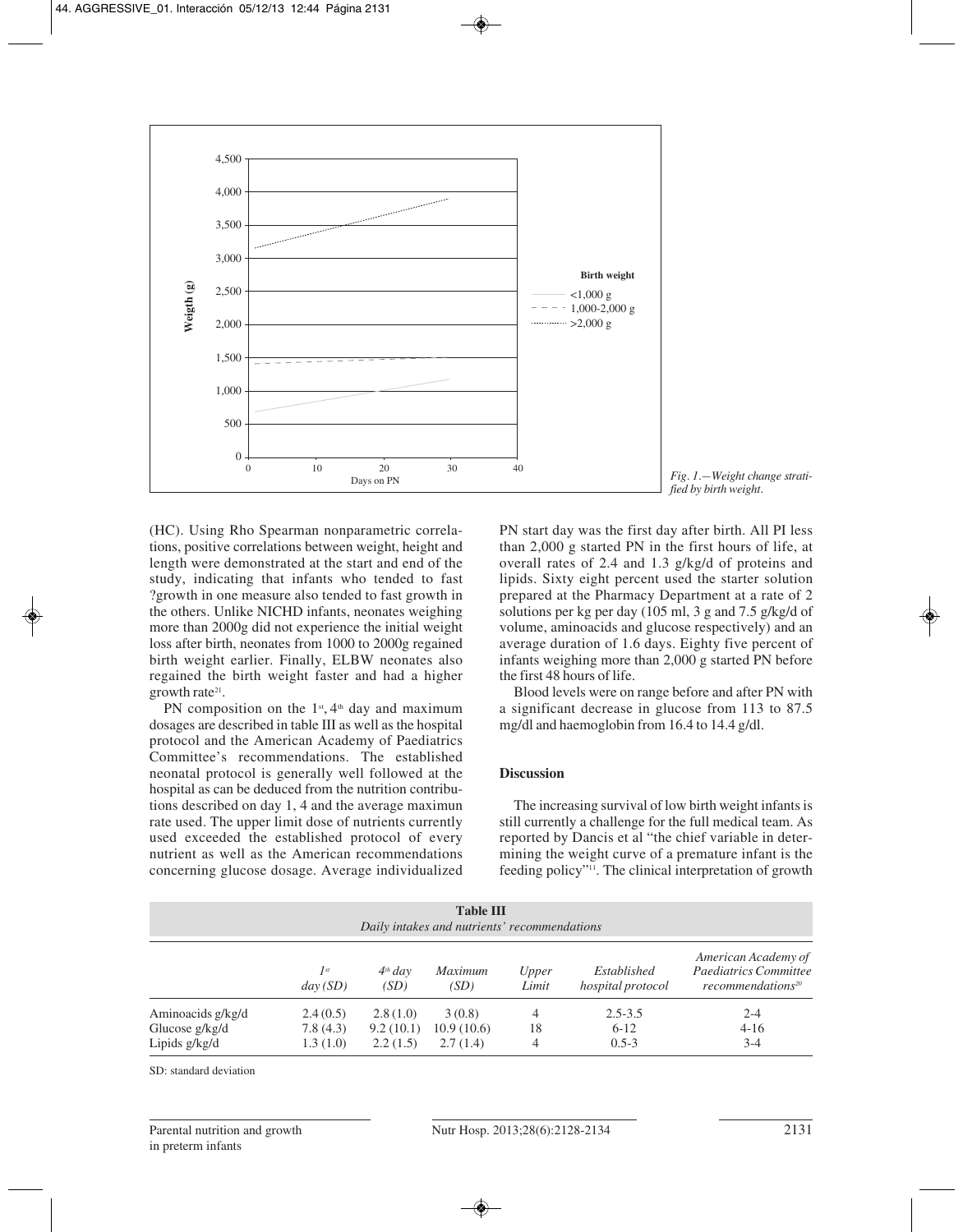rate for individual infants is hindered by multiple factors and the marked changes in prenatal medicine during the past 5 to 10 years. We therefore chose to evaluate a heterogeneous population of hospitalized preterm infants in an effort to determine postnatal growth in response to current nutritional practices and as a first step to improve postnatal growth and nutritional status.

Aggressive nutrition, defined by studies is the use of high nutrient dosages, starting in the first hours of life<sup>18,22</sup>. PN prepared by the Pharmacy Department is comprised within aggressive nutrition as newborns are fed with an average of 3, 11 and 3 g/kg/d of proteins, carbohydrates and lipids respectively, following the established protocol and exceeding it occasionally at a maximum rate of 4, 18 and 4 g/kg/d respectively.

The amount and quality of protein intake influence newborn metabolism and growth and contribute to minimizing protein catabolism and to promoting protein synthesis. Twenty six percent of infants in the study received 4 g/kg/d of protein exceeding the established protocol but not the American recommendations. A metanalysis of PI <2,500 g showed that children with a protein intake between 3 and 4 g/kg/d had a greater weight gain and nitrogen retention compared to those with lower intake<sup>23,24</sup>. Proteins are supplied as aminoacids solution and must contain an adequate proportion of essential and nonessential aminoacids. Cysteine due to its antioxidant properties and tyrosine and taurine which improve neonatal cholestasis and prevent retinal alteration are essential aminoacids in preterm infants and are included in the parenteral solutions prepared at the hospital<sup>3,25</sup>. Brain development and function rely heavily on lipids. Due to liver immaturity and decreased bile acid synthesis during the first weeks of life, lipids are recommended to be started on the 1<sup>st</sup> or  $2<sup>nd</sup>$  life day and raised to 2 to 2.5 g/kg/d. Mean lipid rate in the study was 2.7 g/kg/d with a maximum of 4g/kg/d, at the upper limit of American recommendations and higher than the protocol. Lipid emulsions are used at 20%, as it would seem that this prevents lipid peroxidation, providing a higher antioxidant intake and having immunological advantages with respect to fat emulsions based on soybean oil<sup>26</sup>. Regarding glucose maximum rates and doses within the first 24 hours of life, randomized controlled trial evidence is still limited. Although some studies have used 20 g/kg/d, ESPGHAN guidelines do not recommend rates higher than  $18 \frac{\text{g}}{\text{kg}}\text{d}^9$ .

Recent studies support the importance not only of the amount and quality but also of a fast achieval of maximum nutrient levels<sup>8</sup>. Early administration of proteins decreases the frequency and severity of neonatal hyperglycemias by stimulating endogenous insulin secretion and promotes growth by stimulating the Insulin-Growth Factors. Thureen et al studied the efficacy and safety of a more aggressive aminoacid intake of 3 g/kg/d versus 1 g/kg/d beginning at about 24 hours of age<sup>27</sup>. Protein balance was significantly higher

with no evidence of toxicity. Kotsopoulos et al evaluated the initiation of 1.5 g protein/kg/d at less than 6 hours age<sup>28</sup>. The infants regained weight faster and had a lower incidence of late-onset sepsis. Ibrahin et al described the advantages of early aggressive parenteral nutrition in which not only proteins but also lipids were initiated within 2 hours of birth at a rate of 3g lipid/kg/d<sup>29</sup>. Nitrogen balance and energy intake increased without increasing the risk of metabolic acidosis. In the study, all <2,000 g weight birth infants started PN in the first 24 hours of life, which also demonstrates a high efficiency and coordination between physicians and pharmacists. The introduction of the starter solution by the Pharmacy Department has been a major improvement in reducing time in initiation of PN providing glucose and amino acids.

However in the study conducted by Gomis et al, the percentage of patients who received PN the first day of life was only 30% in patients born on weekdays, due in part to the lack of availability of PN during afternoon and night shifts as individualized PN was only prepared on weekdays in the morning<sup>30</sup>.

On the  $4<sup>th</sup>$  day of nutrition, most infants were at maximum doses of every nutrient. Regarding PN duration, days differed significantly from ELBW and the rest of infants probably due to their critical clinical situation. The use of aggressive PN produces a more rapid growth and the curves are a reflection of changes in hospital nutritional management<sup>31-34</sup>. Our preterm infants have a better growth profile than those described in literature<sup>12-17</sup>.

The average daily weight gain ranged around 16 g/kg/d, a rate similar to the reported intrauterine weight gain of 15 g/kg/d and higher to the ones described by Ehrenkranz et al, Wrigh et al and Shaffer et al<sup>13,14,17</sup>. In addition, the average weekly increment in length (0.9 cm) was also similar to intrauterine  $(1.1 \text{ cm/wk})^{33}$ . Although weight gain approximates the intrauterine rate, most infants born < 30 weeks gestation would not have achieved the median birth weight of the reference foetus of the same postmenstrual age, and many would be near the 10 percentile at the start and end of PN. Intrauterine growth goal may be achievable for late preterm infants, but is usually difficult, and rarely met for <30 week gestation neonates. Even if there is debate on this target, it seems necessary because growth retardation could be a risk for long-term neurological development<sup>10</sup>. In fact, delays in regaining birth weight and low nutrient intakes play a mayor role in growth failure. The variability on the average daily weight gain across 1,000 g-birth weight intervals, can be explained due to the higher relative increase of ELBW infants as well as to the great diversity in the highest birth weight group.

On one hand, this study may be helpful as it is based on current nutritional practices and can be used to better understand postnatal growth and improve nutritional daily practice resulting consequently in a more rapid weight gain and hopefully short and long-term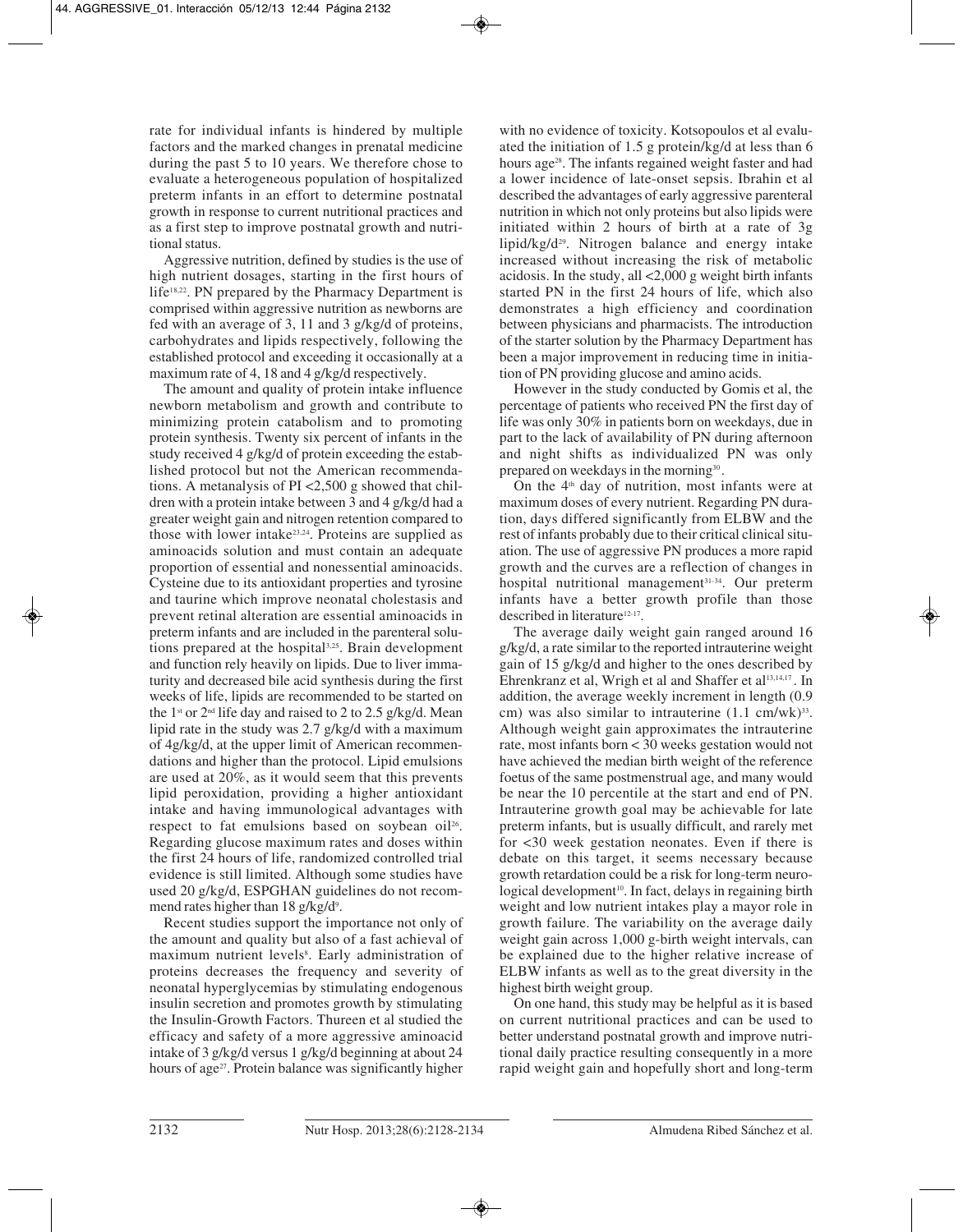outcomes. Steps to ensure adequate nutritional support have been taken: maximum protocolized doses have been increased and fixed at a rate of 4, 16 and 4 g/kg/d of proteins, carbohydrates and lipids respectively. Results have been shown to physicians to encourage the use of early aggressive parenteral nutrition and ensure newborn weight is registered every day. Finally, the growth curves and nutritional data may be useful in identifying slow growth PI despite current nutritional support and in designing individualized nutritional interventions. On the other hand, this study has collected data on ELBW infants, useful as there is surprisingly little evidence-based data and questions as optimum time to begin aminoacid and lipid supply, remain with regard to such infants<sup>35</sup>.

No exclusion criteria were selected as we wanted to evaluate parenteral nutrition use and neonates' growth in clinical practice. One limitation of the study is that neither disease as congenital heart failure or inborn/congenital? errors of metabolism, nor neonate co-morbidity were collected which could change the needs of nutrients and their proportion. Therefore, slower growth could result from "suboptimal nutritional support" provided or due to the existence of morbidities. Moreover, conclusions drawn are also limited by the fact that data were collected retrospectively and birth weight was not registered daily for all newborns. Long-term outcomes were not specified and neither the metabolic complications from the use of aggressive PN that affect the ability to meet the nutrients' requirements. Finally, timing of initiation and speed of advancement of enteral feedings were not registered. Therefore growth could also result from enteral nutrition.

In summary, even if ELBW infants did not achieve the median birth weight of a reference foetus of the same postmenstrual age, preterm infants have a greater growth velocity and reach birth weight earlier than in other clinical trials and similar to intrauterine, probably due to early aggressive PN and excellent cooperation between neonatologists, pharmacists and nurses. The early aggressive PN used at the hospital ensures that the transition from the intrauterine to the extrauterine environment occurs with minimal disruption.

#### **Acknowledgements**

Jose María Bellón for his help in the statistical analysis.

# **References**

- 1. Rellan Rodríguez S, García de Ribera C, Aragón García MP. El recién nacido prematuro. 2nd ed. España: Asociación Española de Pediatría; 2008.
- 2. Ministerio de Economía. Instituto Nacional de Estadística. 2011; Available at: www.ine.es.
- 3. Koletzko B, Goulet O, Hunt J, Krohn K, Shamir R, Parenteral Nutrition Guidelines Working Group et al. 1. Guidelines on

Paediatric Parenteral Nutrition of the European Society of Paediatric Gastroenterology, Hepatology and Nutrition (ESPGHAN) and the European Society for Clinical Nutrition and Metabolism (ESPEN), Supported by the European Society of Paediatric Research (ESPR). *J Pediatr Gastroenterol Nutr* 2005 Nov; 41 Supl. 2: S1-87.

- 4. Bernardi JL, Goulart AL, Amancio OM. Growth and energy and protein intake of preterm newborns in the first year of gestationcorrected age. *Sao Paulo Med J* 2003 Jan 2; 121 (1): 5-8.
- 5. Butte NF, Wong WW, Garza C, Stuff JE, Smith EO, Klein PD, et al. Energy requirements of breast-fed infants. *J Am Coll Nutr* 1991 Jun; 10 (3): 190-5.
- 6. Te Braake FW, van den Akker CH, Wattimena DJ, Huijmans JG, van Goudoever JB. Amino acid administration to premature infants directly after birth. *J Pediatr* 2005 Oct; 147 (4): 457-61.
- 7. Greer FR. Feeding the premature infant in the 20th century. *J Nutr* 2001 Feb; 131 (2): 426S-30S.
- Ehrenkranz RA. Growth outcomes of very low-birth weight infants in the newborn intensive care unit. *Clin Perinatol* 2000 Jun; 27 (2): 325-45.
- 9. ESPGHAN Committee on Nutrition, Aggett PJ, Agostoni C, Axelsson I, De Curtis M, Goulet O et al. Feeding preterm infants after hospital discharge: a commentary by the ESPGHAN Committee on Nutrition. *J Pediatr Gastroenterol Nutr* 2006 May; 42 (5): 596-603.
- 10. Embleton NE, Pang N, Cooke RJ. Postnatal malnutrition and growth retardation: an inevitable consequence of current recommendations in preterm infants? *Pediatrics* 2001 Feb; 107 (2): 270-3.
- 11. Dancis J, O'Connell Jr, Holt Le Jr. A grid for recording the weight of premature infants. *J Pediatr* 1948 Nov; 33 (11): 570-2.
- 12. Gill A, Yu VY, Bajuk B, Astbury J. Postnatal growth in infants born before 30 weeks' gestation. *Arch Dis Child* 1986 Jun; 61 (6): 549-53.
- 13. Shaffer SG, Quimiro CL, Anderson JV, Hall RT. Postnatal weight changes in low birth weight infants. *Pediatrics* 1987 May; 79 (5): 702-5.
- 14. Wright K, Dawson JP, Fallis D, Vogt E, Lorch V. New postnatal growth grids for very low birth weight infants. *Pediatrics* 1993 May; 91 (5): 922-6.
- 15. Berry MA, Conrod H, Usher RH. Growth of very premature infants fed intravenous hyperalimentation and calcium-supplemented formula. *Pediatrics* 1997 Oct; 100 (4): 647-53.
- 16. Pauls J, Bauer K, Versmold H. Postnatal body weight curves for infants below 1000 g birth weight receiving early enteral and parenteral nutrition. *Eur J Pediatr* 1998 May; 157 (5): 416-21.
- 17. Ehrenkranz RA. Early, aggressive nutritional management for very low birth weight infants: what is the evidence? *Semin Perinatol* 2007 Apr; 31 (2): 48-55.
- 18. Kleinman RE. Nutritional needs of the preterm infants, in Pediatric Nutritional Handbok. 5<sup>th</sup> edn: Elk Grove Village, IL, American Academy of Pediatrics; 2004.
- 19. Niklasson A, Albertsson-Wikland K. Continuous growth reference from 24th week of gestation to 24 months by gender. *BMC Pediatr* 2008 Feb 29; 8: 8.
- 20. American Academy of Pediatrics Committee on Nutrition: Nutritional needs of low-birth-weight infants. *Pediatrics* 1985 May: 75 (5): 976-86.
- 21. de Onis M, Blossner M. The World Health Organization Global Database on Child Growth and Malnutrition: methodology and applications. *Int J Epidemiol* 2003 Aug; 32 (4): 518-26.
- 22. Hay WW,Jr. Strategies for feeding the preterm infant. *Neonatology* 2008; 94 (4): 245-54.
- 23. Cooke R, Embleton N, Rigo J, Carrie A, Haschke F, Ziegler E. High protein pre-term infant formula: effect on nutrient balance, metabolic status and growth. *Pediatr Res* 2006 Feb; 59 (2): 265-70.
- 24. Premji SS, Fenton TR, Sauve RS. Higher versus lower protein intake in formula-fed low birth weight infants. *Cochrane Database Syst Rev* 2006; 25 (1): CD003959.
- 25. Shulman RJ, Phillips S. Parenteral nutrition in infants and children. *J Pediatr Gastroenterol Nutr* 2003 May; 36 (5): 587-607.